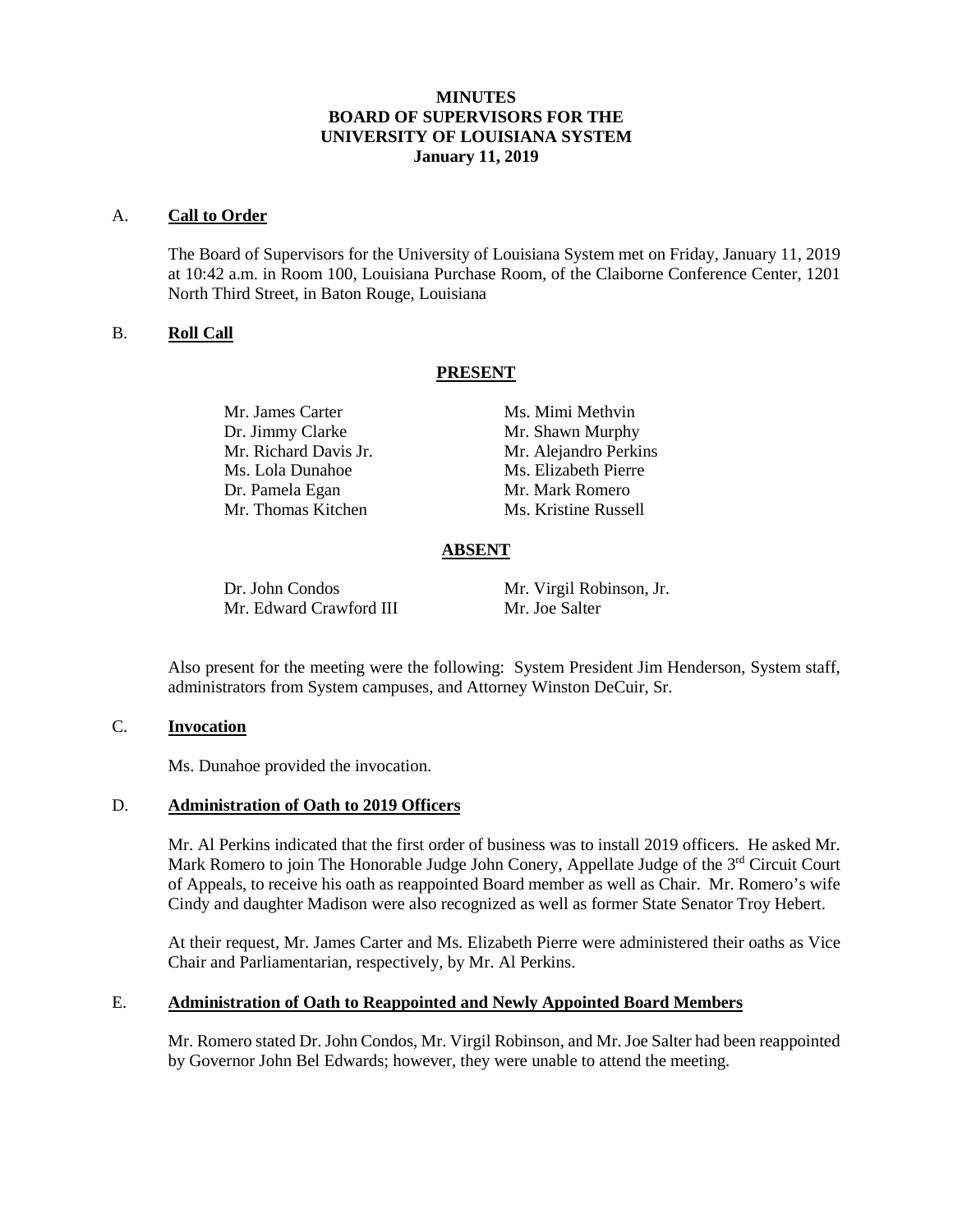Chair Romero also reported that the Governor had appointed three new Board members: Dr. Jimmy Clarke, serving At Large; Ms. Mildred E. "Mimi" Methvin, serving the 3rd Congressional District; and Ms. Kristine Russell, serving the  $6<sup>th</sup>$  Congressional District. They were invited to join Judge Conery to be administered their oaths of office.

Dr. Clarke, who currently serves as Senior Director of State Policy with HCM Strategists, expressed his appreciation for the opportunity to continue to serve students. Ms. Methvin, who is an attorney and mediator, said she was honored to join such a dedicated and talented group of members on the Board. Ms. Russell, an attorney and District Attorney for Lafourche Parish, thanked the Governor for this opportunity of public service.

## F. **System President's Business**

## F.1. Consideration of Proposed Revision to *Bylaws, Section V. Duties, Powers and Functions, C. Other Duties, Powers, and Functions*

Dr. Henderson said that a copy of the proposed revision to this Board bylaw was included in Board member folders. He said that the revision ensures compliance with a new SACSCOC requirement that the Board regularly review each institution's mission.

Upon motion of Mr. Murphy, seconded by Ms. Dunahoe, the Board unanimously approved adoption of the Proposed Revision to *Bylaws, Section V. Duties, Powers and Functions, C. Other Duties, Powers, and Functions.*

## F.2. System Presidents' Report

#### *Economic Impact*

Dr. Henderson reported that the System had partnered with Economic Modeling Specialists International to produce a System economic impact study. Dr. Henderson asked Dr. Claire Norris to briefly report on the results of the study.

## *For Our Future Conference*

Dr. Henderson said that the System staff has been busily preparing for the 2<sup>nd</sup> Annual *For Our Future* Conference to be held on the campus of UL-Lafayette on February 14-15. He encouraged Board members to attend as much of the conference as possible and encouraged them to contact Dr. Kahn or Ms. Anne McKisson with any questions. Ms. McKisson gave an update on the details of the conference and a brief schedule of events.

#### *Next Meeting/Retreat – Change of Date/Location*

Dr. Henderson indicated that the System staff is planning a Board Retreat in conjunction with the February Board meeting. He said that as soon as the date has been confirmed, it will be conveyed to Board members and campuses. President Henderson said that the location of these meetings will be in Lake Charles at McNeese State University.